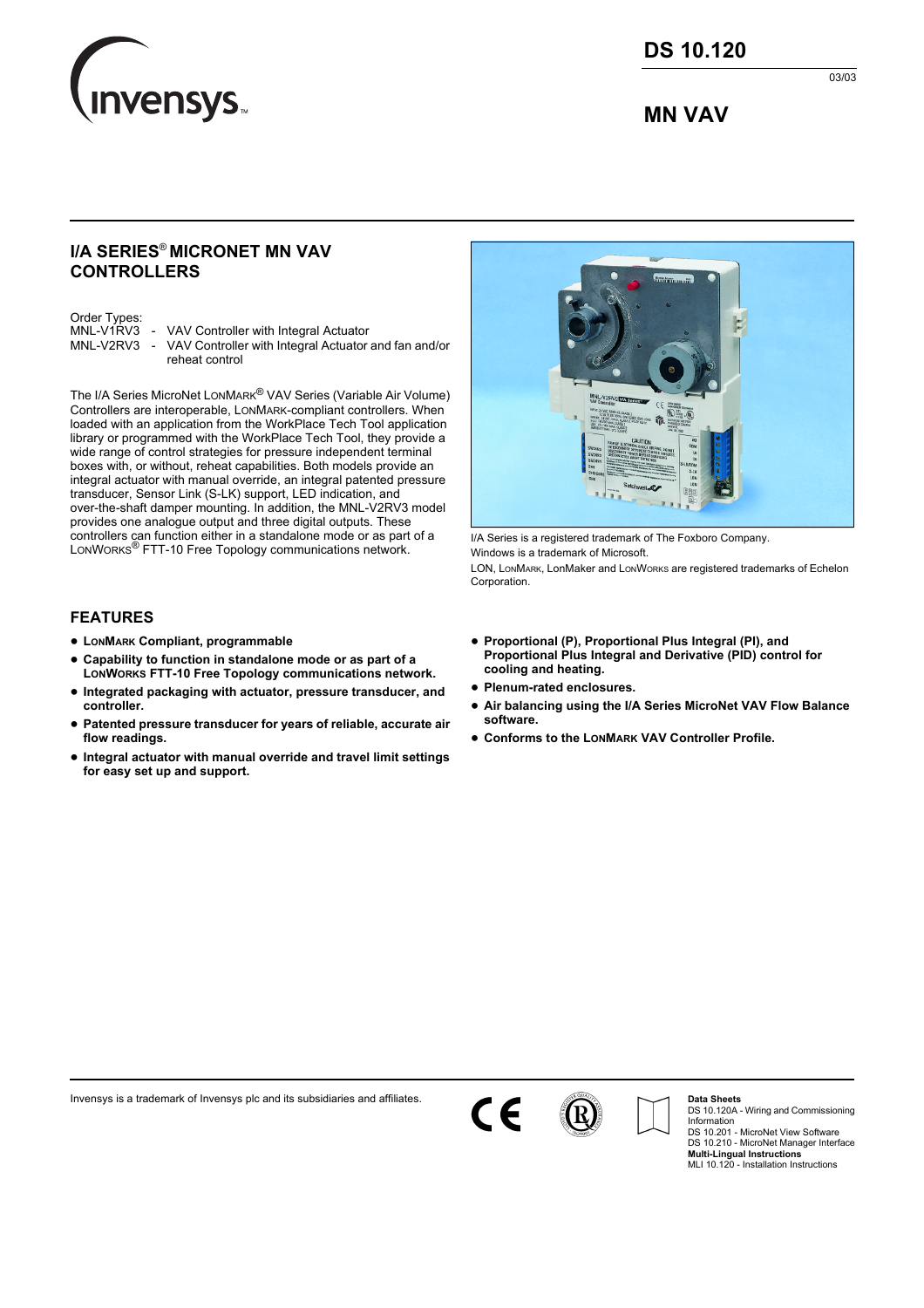### **DS 10.120 2 - 4 03/03 SPECIFICATION**

| <b>Order Type</b> | <b>Description</b>                                                                             | Inputs/Outputs |     |     |     | <b>Control Strategies</b>                                                                              |                                                                                                                        |                                                         |
|-------------------|------------------------------------------------------------------------------------------------|----------------|-----|-----|-----|--------------------------------------------------------------------------------------------------------|------------------------------------------------------------------------------------------------------------------------|---------------------------------------------------------|
|                   |                                                                                                | D/I            | D/O | U/I | A/O | <b>Box Configuration</b>                                                                               | <b>Reheat Type</b>                                                                                                     | Other                                                   |
| MNL-V1RV3         | LONMARK VAV<br>Controller with<br><b>Integral Actuator</b>                                     |                | 0   |     | 0   | $\bullet$ Cooling<br>$\bullet$ None                                                                    | $\bullet$ None                                                                                                         | $\bullet$ None                                          |
| MNL-V2RV3         | <b>LONMARK VAV</b><br>Controller with<br>Integral Actuator and<br>fan and/or reheat<br>control |                | 3   |     |     | • Cooling<br>• Series Fan<br>• Induction<br>Parallel Fan<br><b>Time Proportioned</b><br>$\bullet$ None | • Staged Electric Reheat<br>• Floating/Proportional<br><b>Hydronic Reheat</b><br>• Time Proportioned<br>$\bullet$ None | $\bullet$ Occupancy<br>$\bullet$ Satellite <sup>a</sup> |

a Available control strategies depend on controller I/O.

# **HARDWARE SPECIFICATIONS**

| <b>HARDWARE SPECIFICATIONS</b>                                            |                                                                                                                                                                                                                                                                                                                                                                     | (MNL-V2RV3):                           | Digital (Relay) Outputs SW24H1, SW24H2, and SW24H3                                                                                                                        |  |
|---------------------------------------------------------------------------|---------------------------------------------------------------------------------------------------------------------------------------------------------------------------------------------------------------------------------------------------------------------------------------------------------------------------------------------------------------------|----------------------------------------|---------------------------------------------------------------------------------------------------------------------------------------------------------------------------|--|
| Dimensions:<br>Enclosure:                                                 | 197mm Height x 159mm Width x 63mm Depth<br>Conforms to NEMA-1 requirements. Meets<br>UL94-5V flammability for plenum application                                                                                                                                                                                                                                    |                                        | <b>Current Ratings:</b><br>24VA each at 24Vac, 50/60Hz. Form A Single<br>Pole Single Throw (SPST). Normally open.<br>300K cycles at 24Vac, 24VA (0.4 power                |  |
| <b>Conduit Knockouts:</b>                                                 | use.<br>Not applicable. Order optional MicroNet<br>Enclosure, MNA-FLO-1, if wiring to flexible<br>conduit is desired.                                                                                                                                                                                                                                               | Digital Input:                         | factor).<br><b>Input Type:</b> Dry Contact. Detection of closed<br>switch requires less than 300 $\Omega$ . Detection of<br>open switch requires more than $100K\Omega$ . |  |
| <b>Power Supply Input:</b>                                                | 20.4 to 30Vac, 50/60Hz                                                                                                                                                                                                                                                                                                                                              | <b>Universal Input:</b>                | <b>10K Thermistor Input: -40 to 121 °C range.</b>                                                                                                                         |  |
| <b>Maximum Power</b><br><b>Consumption:</b>                               | <b>MNL-V1RV3: Maximum 12VA.</b><br>MNL-V2RV3: Maximum 84VA (12VA plus DO<br>loads $@$ 24VA each).                                                                                                                                                                                                                                                                   |                                        | TS-5700-850 Series.<br>Voltage: 0 to 5Vdc.<br><b>Current:</b> 0 to 20mA requires an external 250 $\Omega$<br>shunt resistor.                                              |  |
| <b>Surge Immunity</b><br>Compliance:                                      | IEC 1000-4-5. ANSI C62.41 (IEEE-587,<br>Category A & B).                                                                                                                                                                                                                                                                                                            |                                        | <b>Digital Input:</b> Detection of closed switch<br>requires less than $300\Omega$ . Detection of open                                                                    |  |
| <b>Agency Listings:</b>                                                   | FCC, Class A<br>Canadian Department of Communications,<br>Class A<br>UL Listed - UL-916                                                                                                                                                                                                                                                                             | <b>Analogue Output</b><br>(MNL-V2RV3): | switch requires more than 1.5KΩ.<br><b>Current:</b> 0 to 20mA (output load from 80 to<br>$550\Omega$ ).                                                                   |  |
|                                                                           | UL - Listed to Canadian Safety<br>Standards                                                                                                                                                                                                                                                                                                                         | <b>ACCESSORIES</b>                     |                                                                                                                                                                           |  |
| <b>European Community - EN50081-1 (Emissions)</b><br><b>EMC Directive</b> | EN50082-1 (Immunity)                                                                                                                                                                                                                                                                                                                                                | AD-8961-220                            | Voltage divider (converts 1 to 11Vdc signal to<br>0.45 to 5Vdc signal)                                                                                                    |  |
| 89/336/EEC:<br>Compliance:                                                | СE                                                                                                                                                                                                                                                                                                                                                                  | AD-8969-202                            | $250\Omega$ shunt resistor kit for 4 to 20mA universal<br>inputs                                                                                                          |  |
| <b>Ambient Limits:</b>                                                    | Operating Temperature: 0 to 55°C                                                                                                                                                                                                                                                                                                                                    | AM-135                                 | 3/8" (9.5mm) to 1/2" (12.8mm) shaft adapter                                                                                                                               |  |
|                                                                           | Shipping and Storage Temperature: -40 to                                                                                                                                                                                                                                                                                                                            | LON-TERM1                              | Single LON® Terminator for Free Topologies                                                                                                                                |  |
|                                                                           | 71°C<br><b>Humidity:</b> 5 to 95%rh, non-condensing.                                                                                                                                                                                                                                                                                                                | LON-TERM2                              | Double LON Terminator for Bus Topologies<br>(2 required)                                                                                                                  |  |
| <b>Wiring Terminals:</b>                                                  | Screw terminals max. conductor size Ø1.5mm<br>(14AWG).                                                                                                                                                                                                                                                                                                              | MN Sx                                  | I/A Series MicroNet Sensor                                                                                                                                                |  |
|                                                                           | Velocity Pressure Input: Operating Range: 0.0 to 0.622kPa                                                                                                                                                                                                                                                                                                           | MNA-FLO-1                              | MicroNet VAV Enclosure for conduit applications                                                                                                                           |  |
|                                                                           | Control Range: 0.0025 to 0.498kPa                                                                                                                                                                                                                                                                                                                                   | MNL-FLOW-BAL                           | MicroNet Flow Balance Software                                                                                                                                            |  |
|                                                                           | Accuracy: ± 5% @ 0.249kPa<br>with Laminar flow $@$ 25°C and suitable flow                                                                                                                                                                                                                                                                                           | WPA-LON-1                              | PC ISA card (16-bit) to connect PCs to LONWORKS<br>FTT-10 network controllers                                                                                             |  |
|                                                                           | station.<br>Sensor Type: Self-calibrating flow sensor                                                                                                                                                                                                                                                                                                               | WPA-LON-2                              | PCMCIA card to connect Laptop PCs to<br>LONWORKS FTT-10 network                                                                                                           |  |
|                                                                           | (differential pressure).<br>Tubing Connections: Barb fittings for 0.170"                                                                                                                                                                                                                                                                                            | ECH-74401                              | PCLTA-20/FT-10 PCI (32-bit) Desktop Interface                                                                                                                             |  |
|                                                                           | I.D. FRPE polyethylene tubing or 1/4"<br>O.D./0.125" I.D. tygon tubing (high and low                                                                                                                                                                                                                                                                                |                                        | WP-TECH-CD-0-UK WorkPlace Tech Tool                                                                                                                                       |  |
|                                                                           | pressure taps).<br>Tubing Length: 1.52m maximum each tube.                                                                                                                                                                                                                                                                                                          |                                        |                                                                                                                                                                           |  |
| Input (from I/A Series<br><b>MicroNet Sensor):</b>                        | Space Temperature: 0 to 50°C<br>Adjustable Setpoints: 4.4 to 35°C<br>Operational Mode: Heat/Cool/Auto/Off.<br>Override Pushbutton: For stand-alone<br>occupancy control or remote status monitoring<br>of local status condition.                                                                                                                                   |                                        |                                                                                                                                                                           |  |
| <b>Actuator Output:</b>                                                   | <b>Torque Rating: 6Nm</b><br>Stroke: Fully adjustable from 0° to 90°.<br>Timing: Approximately 3 minutes at 60Hz<br>(3.6 minutes at 50Hz) for 90° rotation @<br>24Vac.<br><b>Position Indication: Provides a visual</b><br>indication of position.<br>Manual Override: Pushbutton to allow manual<br>positioning of the damper.<br>Damper Linkage: 12.75mm or 9.5mm |                                        |                                                                                                                                                                           |  |
|                                                                           | diameter round shaft extending 22.23mm                                                                                                                                                                                                                                                                                                                              |                                        |                                                                                                                                                                           |  |

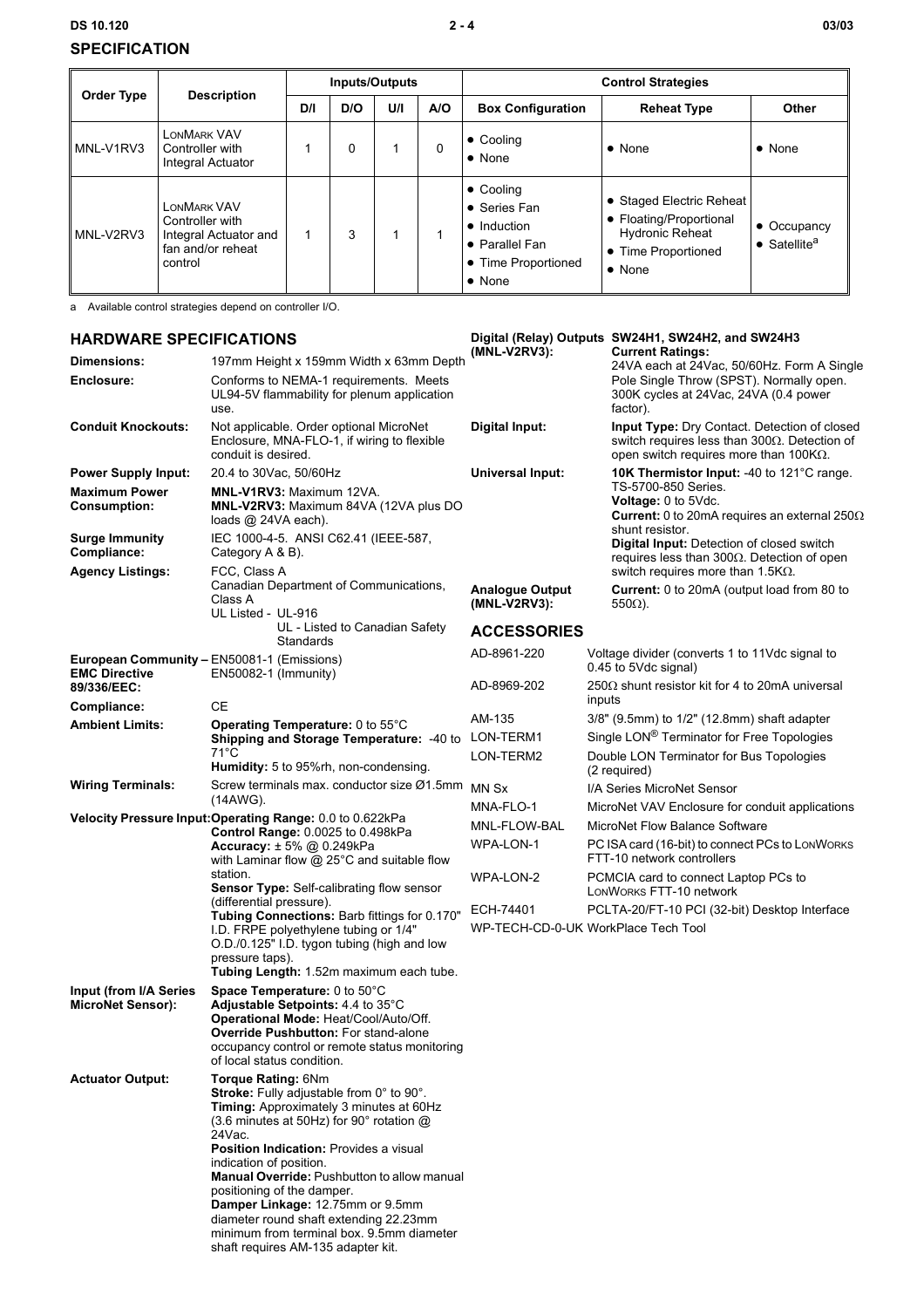

#### **SOFTWARE CAPABILITIES**

- **•** LONMARK-compliant (VAV Controller Profile 8010).
- **•** WorkPlace Tech Tool is capable of reconfiguring and editing application configuration data to fit a wide range of variable air volume control requirements.
- **•** HVAC interoperability achieved through use of LONMARK HVAC profiles.
- **•** Air balancing provided by the I/A Series MicroNet VAV Flow Balance software.

#### **COMMUNICATIONS**

**LONWORKS** A LONWORKS FTT-10 Free Topology communications network can host up to 63 devices per segment. This can be increased to 128 using a repeater. Details of network design and wiring requirements can be found at www.echelon.com/Products. Controllers on this network communicate with other controllers in a peer-to-peer fashion and connect to MicroNet View and the WorkPlace Tech Tool via the standard LON FTT-10 cards. MicroNet View provides alarm management and dynamic logging. Applications can be prepared and downloaded to application-specific I/A Series MicroNet controllers from the WorkPlace Tech Tool. A LONWORKS FTT-10 network has a communications speed of up to 78k baud.

**S-LK** Provides power and communication interface to the I/A Series MicroNet Sensor. Maximum 61m between controller and I/A Series MicroNet Sensor.

#### **I/A SERIES MICRONET VAV FLOW BALANCE SOFTWARE**

Provides flow balancing for networked and standalone MicroNet VAV Controllers. Features include:

- **•** Local network control.
- **•** Damper and fan adjustment.
- **•** Setpoint monitoring and adjustment.
- **•** Flow validation and calibration.
- **•** Sequence, calibration and control setpoint logs.

#### **APPLICATIONS**

Designed for new or existing systems, the MicroNet VAV Controllers may be applied to pressure independent terminal boxes with, or without, reheat capabilities. MicroNet VAV Controllers offer the following types of Box Configuration and Reheat control strategies:

- **•** Cooling
- **•** Series Fan
- **•** Parallel Fan
- **•** Induction
- **•** Static Pressure
- **•** Staged
- 

The MicroNet VAV Controllers offer the advantages of standalone or networked control. Using an I/A Series MicroNet Sensor (MN Sx Series), the operator can monitor controller performance and edit operational values. The WorkPlace Tech Tool software is used to download applications from the application library to program these controllers directly via the LON PC cards. If used on a network, MicroNet View provides network-level management functions for MN VAV controllers.

#### Note:

Standard LON binding tools such as Echelon's LonMaker<sup>®</sup> for Windows<sup>®</sup> are used to create network bindings between MicroNet devices.

- - **•** Floating Proportional **•** Proportional
		- **•** Time Proportioned
		- **•** Staged Lead/Lag Proportional
		- **•** Proportional Lead/Lag Floating Proportional
- **CONNECTIVITY**